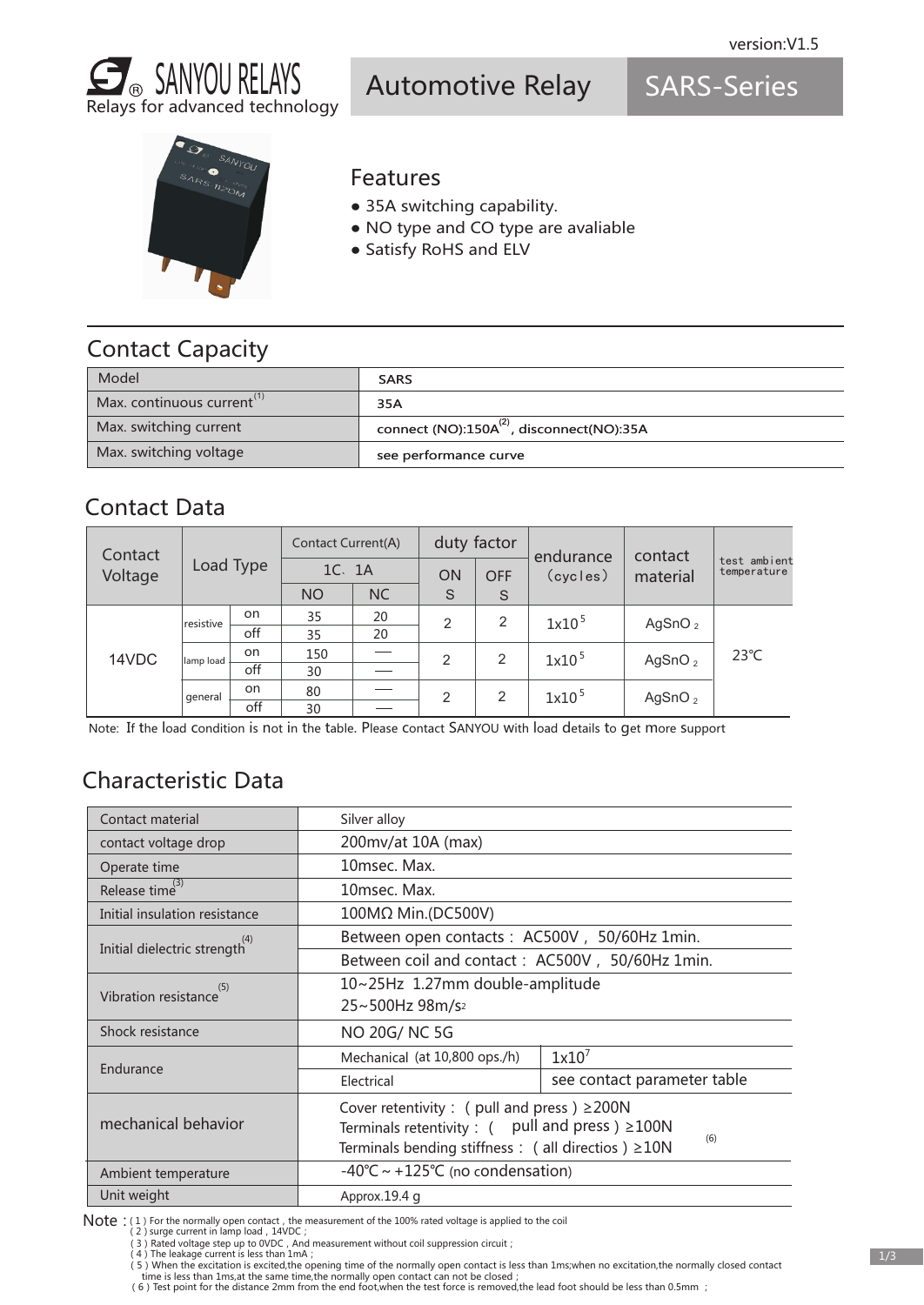## Coil Data (at 20℃)

| Nominal<br>voltage<br>(VDC) | Nominal<br>operating<br>current<br>$±10%$ (mA) | Coil<br>resistance<br>$\pm 10\%$ $(\Omega)$ | Parallel<br>resistance<br>$(\Omega)$ | Equivalent<br>resistance<br>$(\Omega)$ | Pick-up<br>voltage<br>(VDC) | Drop-out<br>voltage<br>(Min.) | Max.<br>Allowable<br>voltage | Nominal<br>operating<br>power<br>(W) |
|-----------------------------|------------------------------------------------|---------------------------------------------|--------------------------------------|----------------------------------------|-----------------------------|-------------------------------|------------------------------|--------------------------------------|
| 12                          | 100                                            | 120                                         |                                      |                                        |                             |                               | 15.6                         | 1.2                                  |
| 24                          | 50                                             | 480                                         |                                      |                                        | ≤60%                        | $\geq 10\%$                   | 31.2                         | 1.2                                  |
| 12                          | 100                                            | 120                                         | 680                                  | 102                                    |                             |                               | 15.6                         | 1.4                                  |
| 24                          | 50                                             | 480                                         | 2700                                 | 407.5                                  |                             |                               | 31.2                         | 1.4                                  |
| 12                          | 133                                            | 90                                          |                                      |                                        |                             |                               | 15.6                         | 1.6                                  |
| 24                          | 66.7                                           | 360                                         |                                      |                                        | ≤60%                        |                               | 31.2                         | 1.6                                  |
| 12                          | 133                                            | 90                                          | 680                                  | 79.5                                   |                             | $\geq 10\%$                   | 15.6                         | 1.8                                  |
| 24                          | 66.7                                           | 360                                         | 2700                                 | 317.6                                  |                             |                               | 31.2                         | 1.8                                  |

#### Ordering Information

| Nomenclature |                         |  |  |        |   |  |            |                                                                                                           |
|--------------|-------------------------|--|--|--------|---|--|------------|-----------------------------------------------------------------------------------------------------------|
| <b>SARS</b>  |                         |  |  | $\Box$ | M |  | $R$ $ XX $ |                                                                                                           |
|              |                         |  |  |        |   |  |            | Special Parameter: Nil-Standard type,<br>Letter or number-Special requirement                             |
|              |                         |  |  |        |   |  |            | Accessory Form: Nil-Without accessory, With resistor,<br>D-With diode, DC-With diodes(see wiring diagram) |
|              |                         |  |  |        |   |  |            | Contact Form: Nil-Form C, M-Form A                                                                        |
|              |                         |  |  |        |   |  |            | Coil Power: D-1.2W/1.4W, H-1.6/1.8W                                                                       |
|              |                         |  |  |        |   |  |            | Coil Voltage (VDC): 12,24                                                                                 |
|              |                         |  |  |        |   |  |            | Number of Poles: 1-1 Pole                                                                                 |
|              |                         |  |  |        |   |  |            | Protective Construction: Nil-Dust cover<br>S-Flux proofed<br>SH-Sealed type washable                      |
|              | Type Designation : SARS |  |  |        |   |  |            |                                                                                                           |

#### Outline Dimensions, Wiring Diagram (unit: mm)